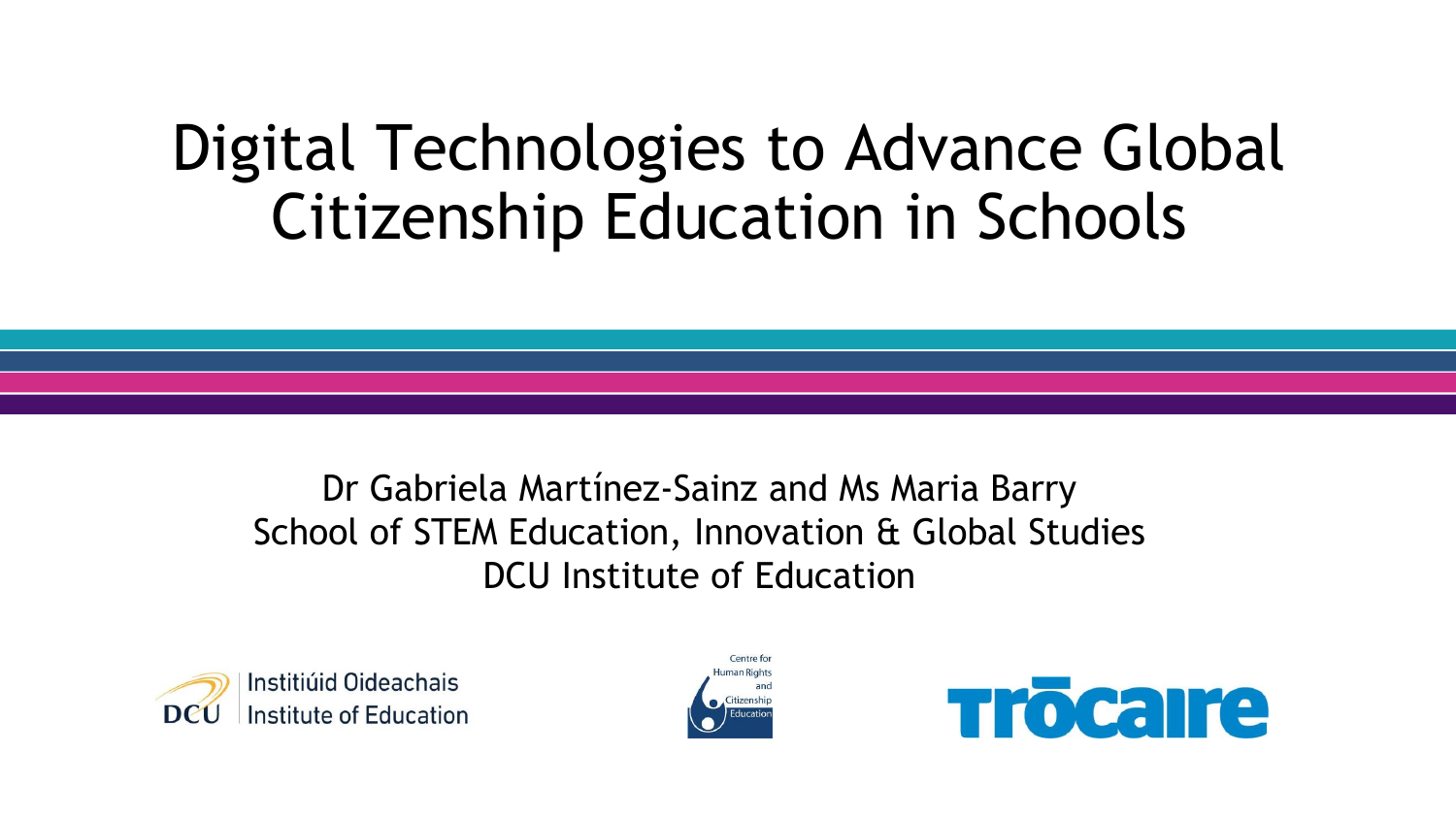"[Global Citizenship Education aims to] instil in learners the values, attitudes and behaviours that support responsible global citizenship: creativity, innovation, and commitment to peace, human rights and sustainable development."

(UNESCO)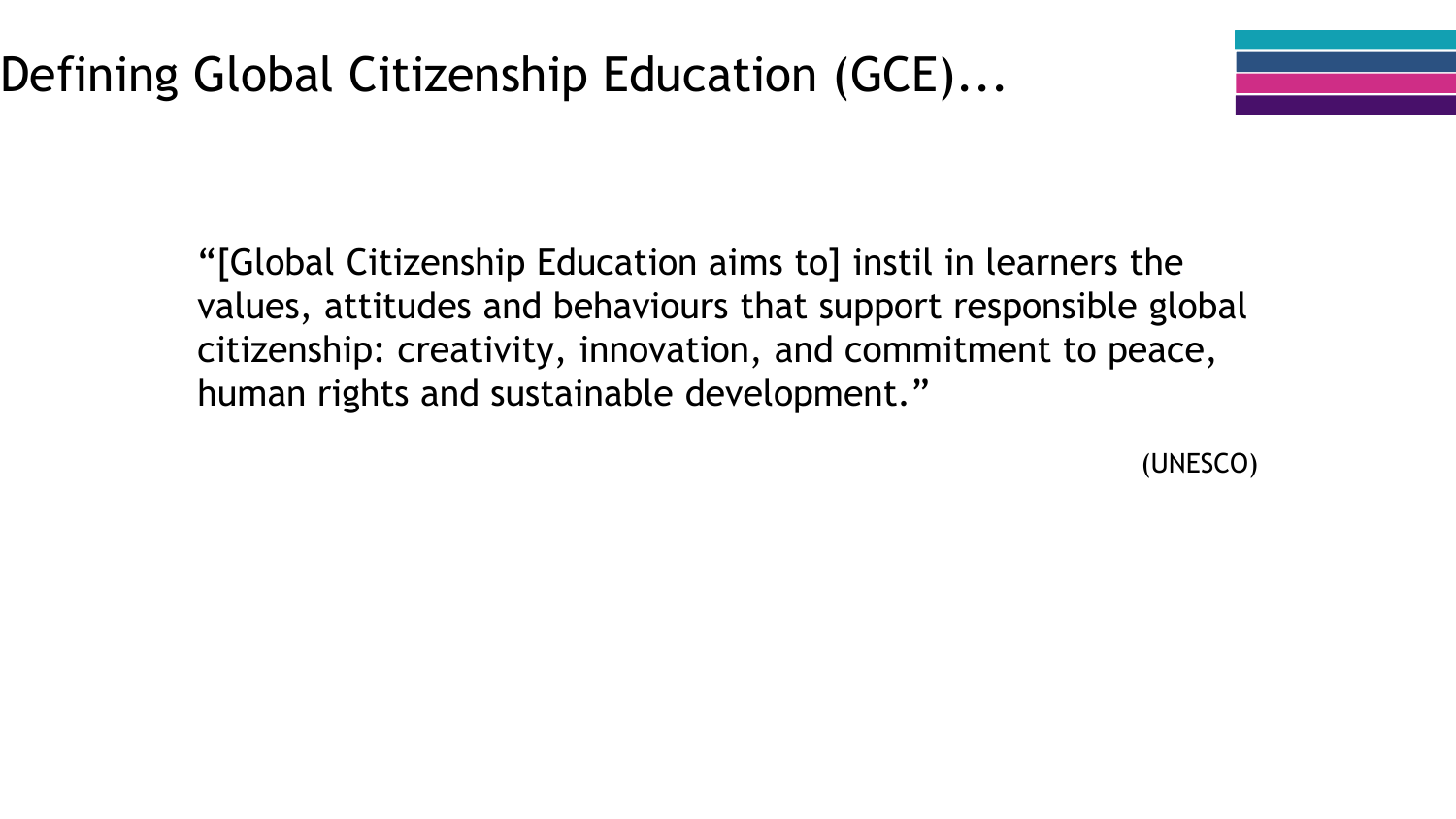### Aim of the project

To develop a research base on the contribution of digital technologies to school-based Global Citizenship Education.

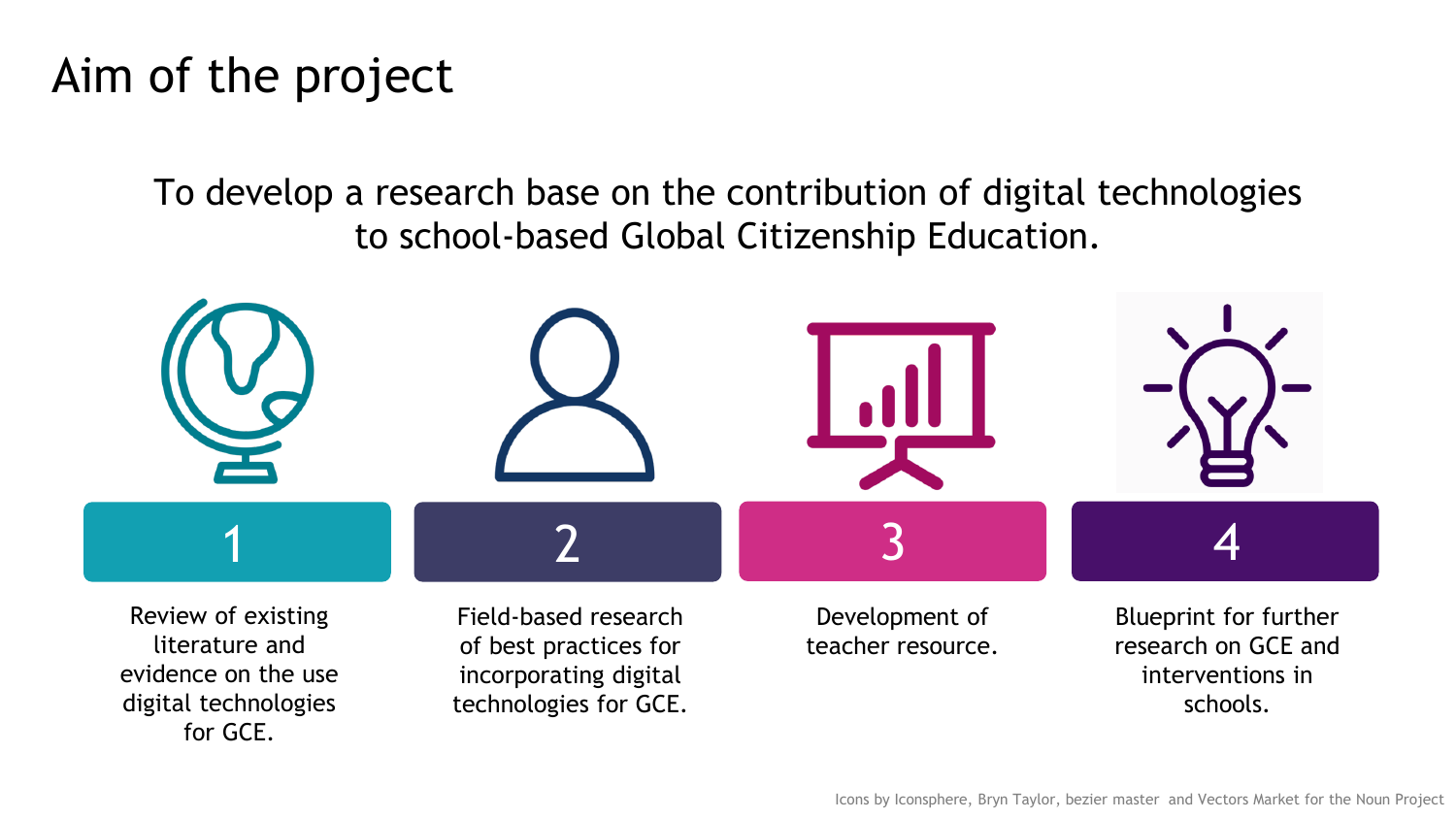## Key elements of Global [Digital] Citizenship Education

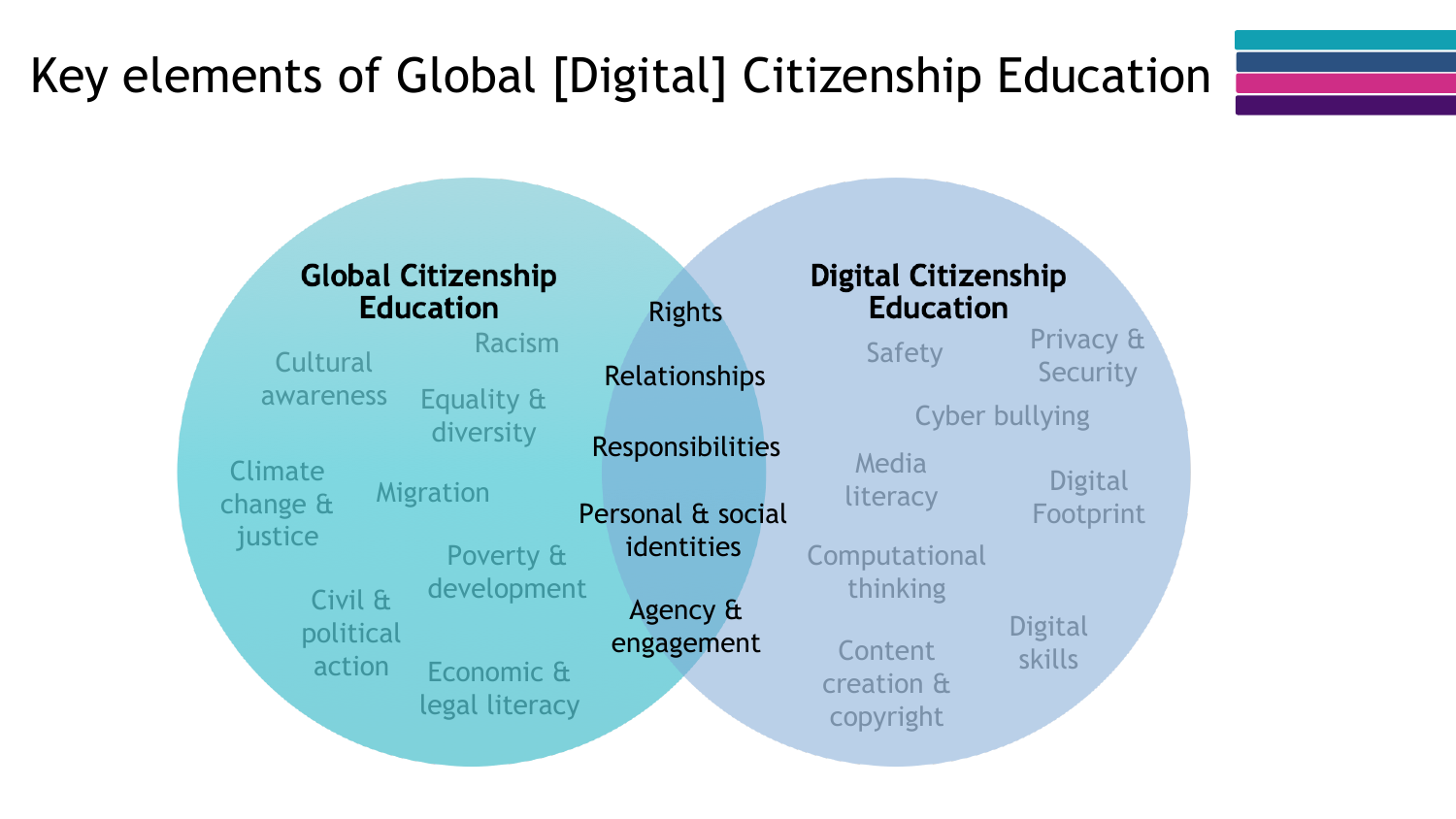### Process

**Iterative stages proposed by Arksey & O'Malley (2005):**

1.Identifying research questions 2.Identifying relevant literature and evidence 3.Selecting eligible evidence 4.Charting the data 5.Collating, summarising and reporting the results

### Research questions

- 1. What digital technologies are currently used to advance global citizenship education? By whom? How? Why?'
- 2. What are the results of using digital technologies to advance global citizenship education?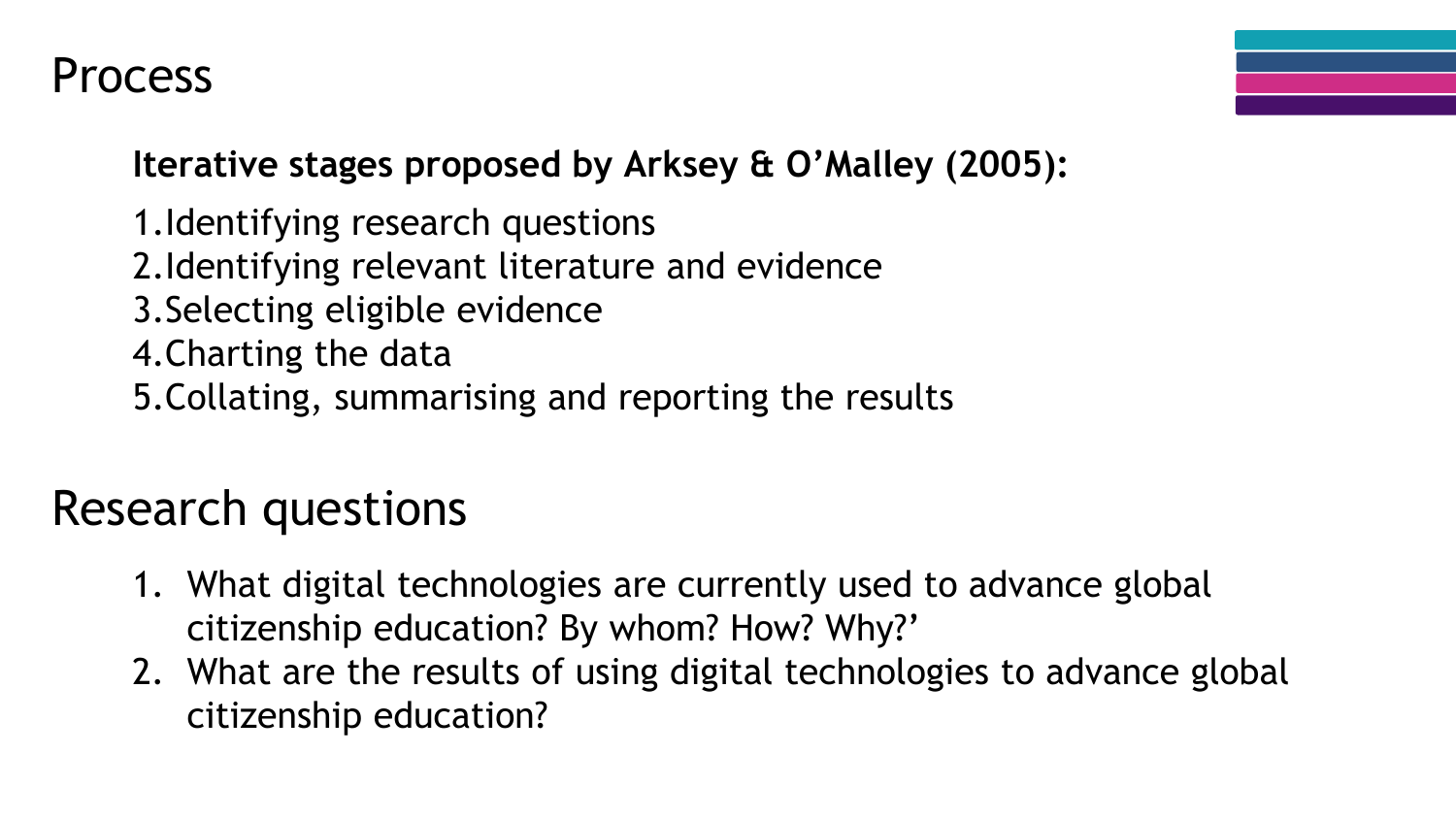#### **Queries**

- 1. Global Citizenship
- 2. Global Citizenship Education
- 3. Digital Citizenship

### **Criteria**

1.Published since 2010 2.Explicitly include in the abstract the use of any DT

3.Written in English, Spanish and Portuguese

```
Initial searches N = 457↓
Publications included N=27
```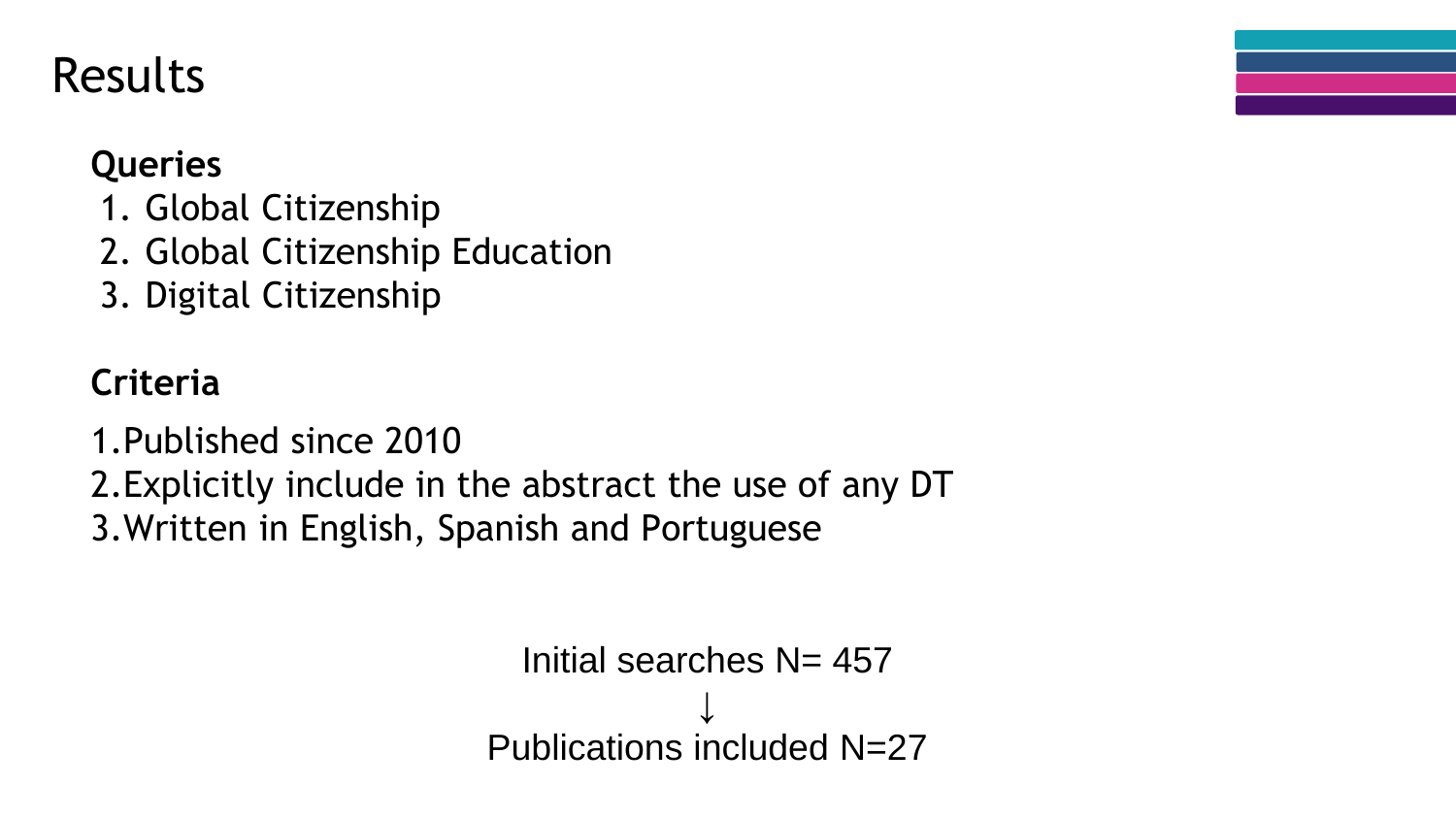

Initial searches: results sorted by disciplines



#### Initial searches: results sorted by language of publication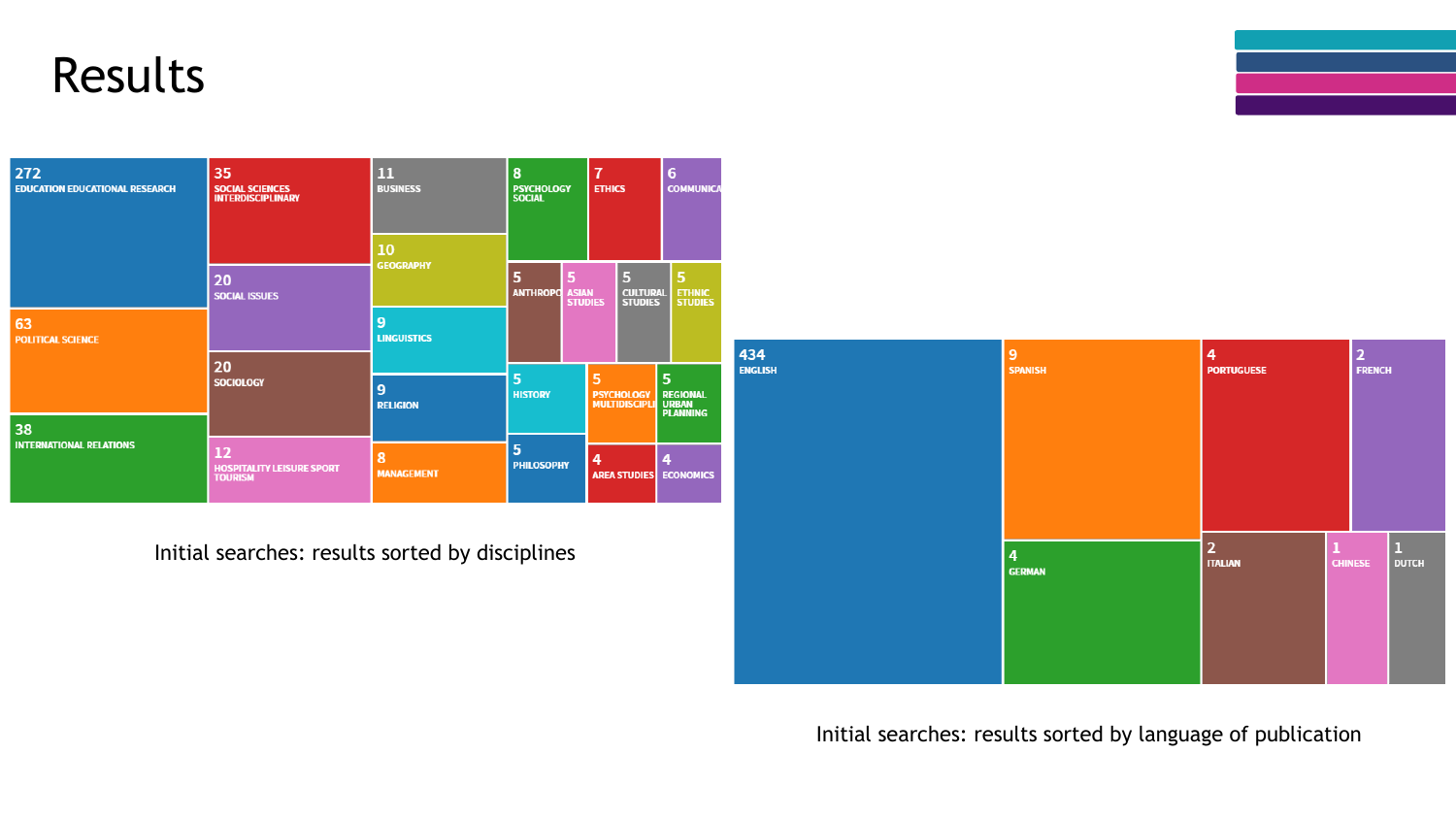Technologies identified:

Videos - eg. IWitness - video testimonies Mobile apps Social networks - eg. Twitter, Facebook, blogging Games - eg. Minecraft/Statecraft Digital platforms - eg. [www.weavenews.org](http://www.weavenews.org), TakingITGlobal, storyboard.com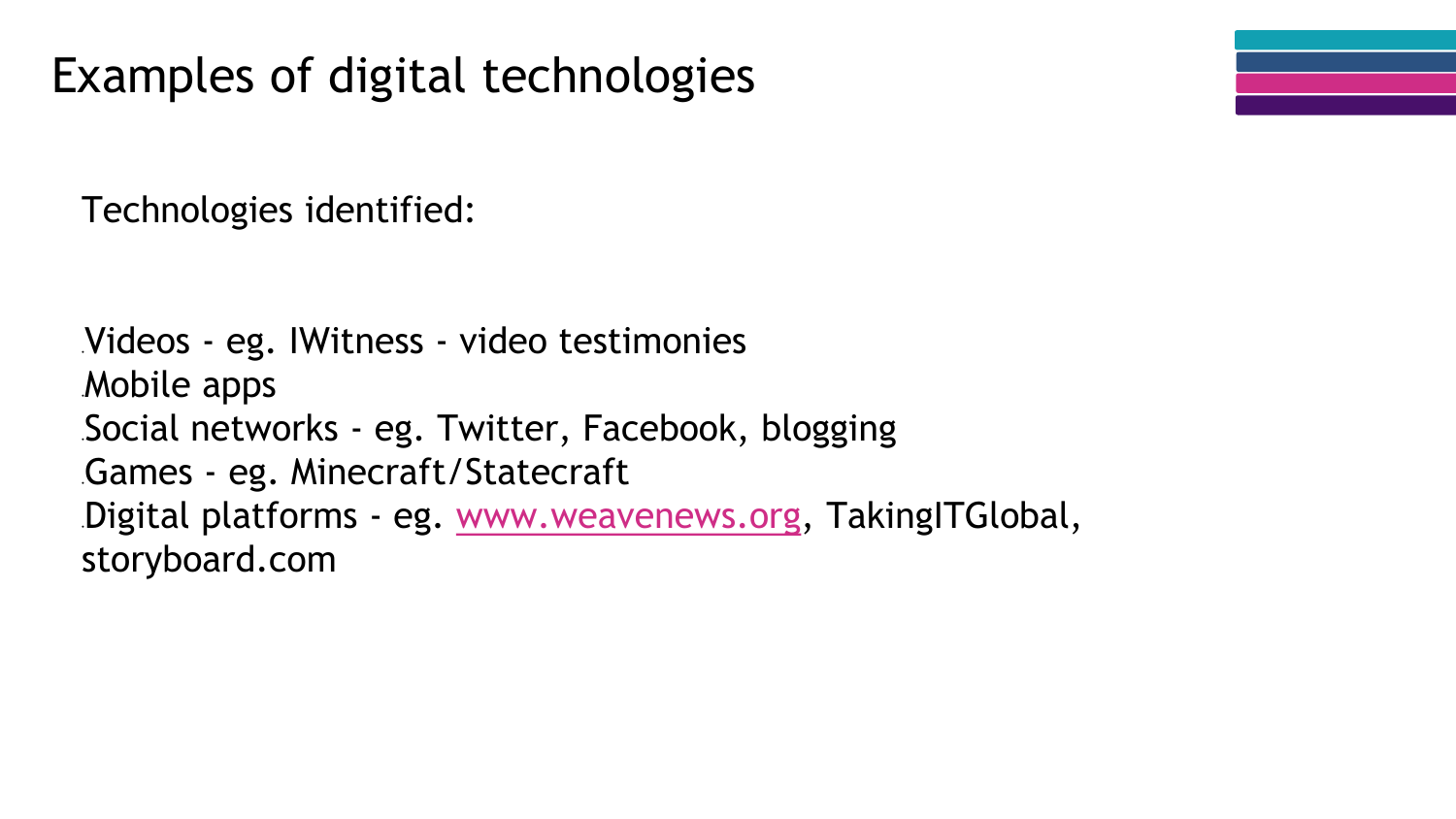

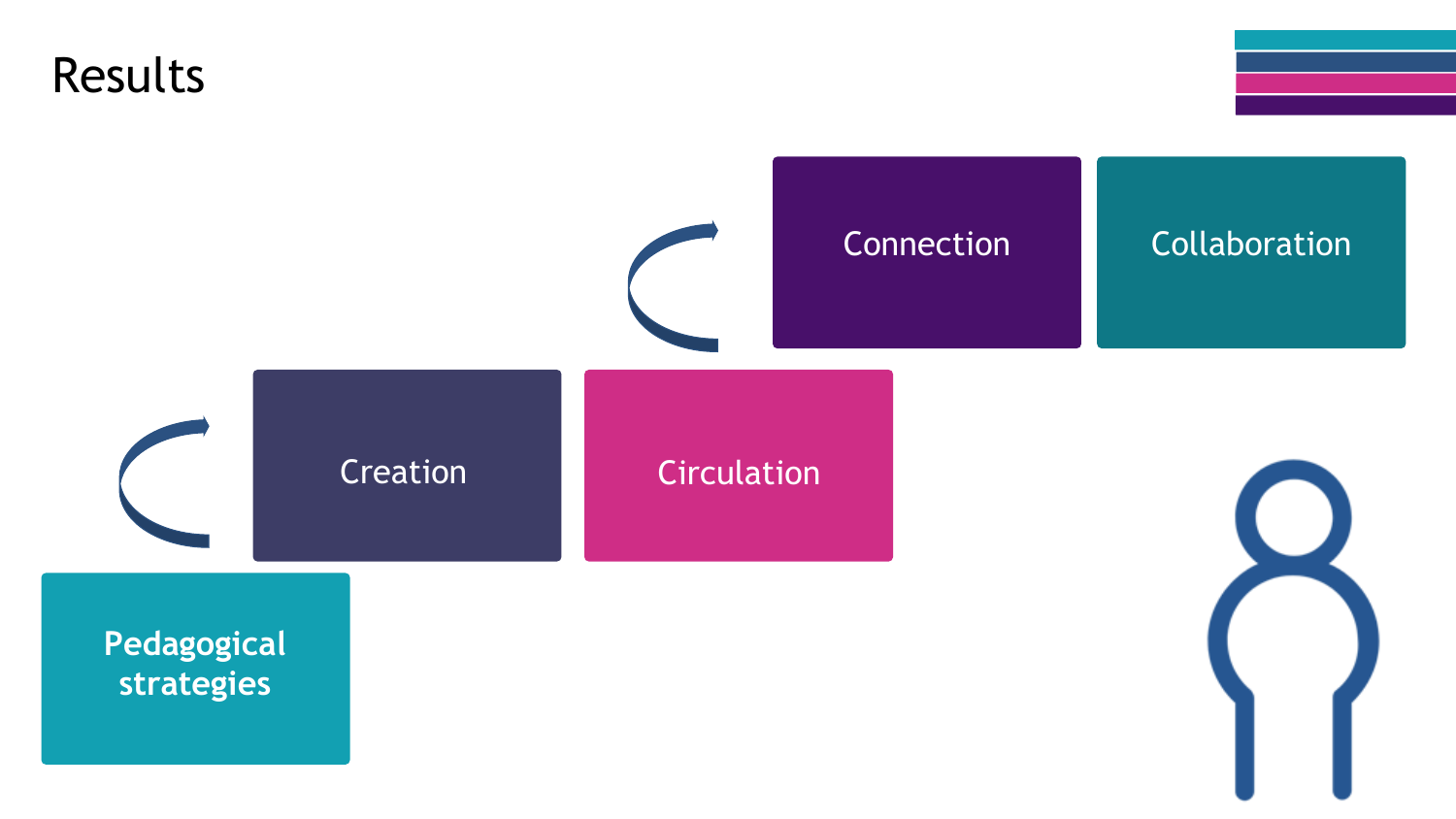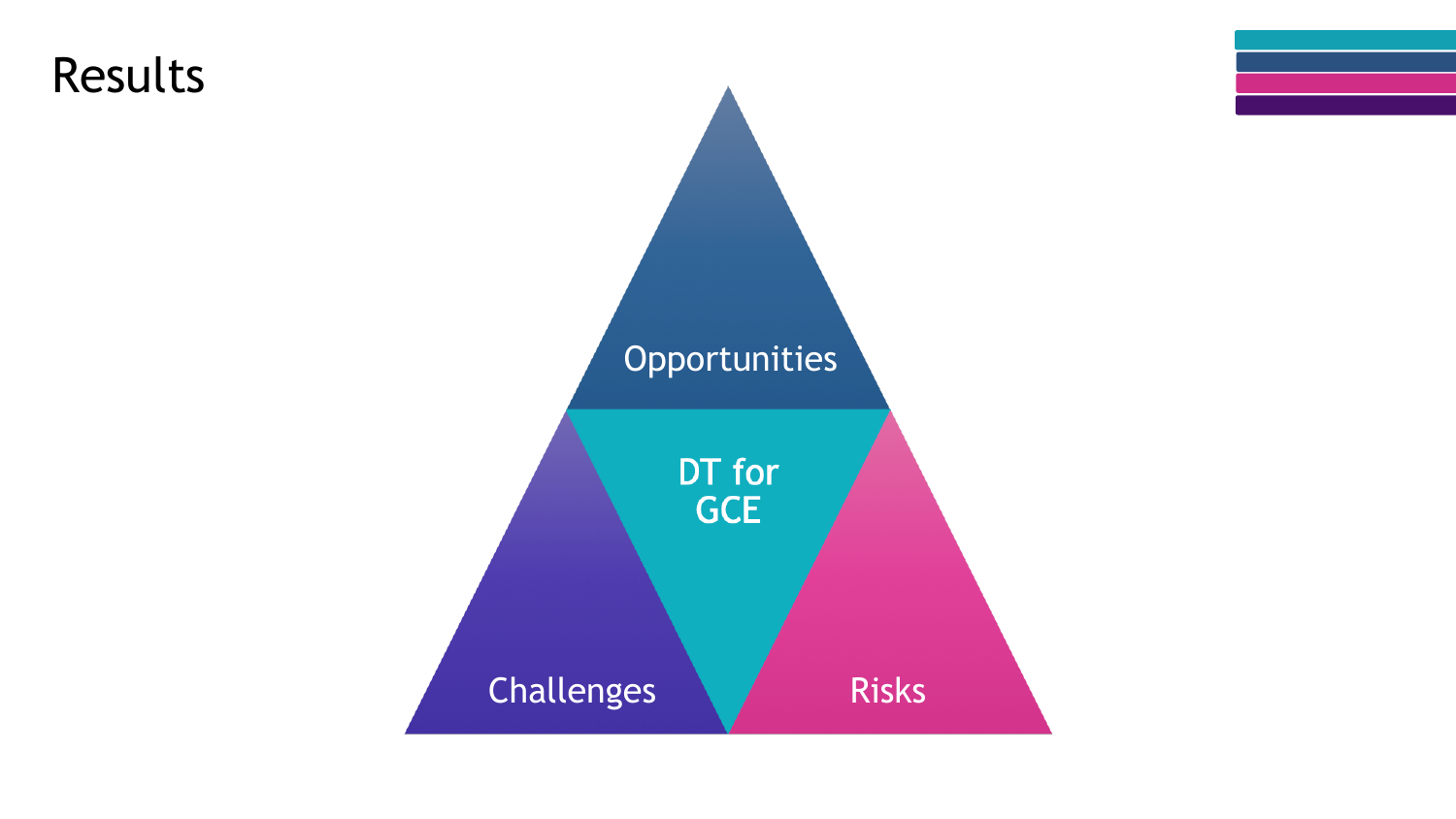#### **Challenges:**

#### 1.Lack of critical engagement

dialogue with self has many civic benefits but without highly developed critical thinking skills and constant reflection it is not uncommon for people to respond to oppositional or uncomfortable content with dissonance (Pathak-Shelat, 2014).

#### 2.Disparity of the knowledge base

both in terms of the global issues being explored but also in terms of media literacy and critical media literacy (Pathak-Shelat,2014; Collins, 2011)

#### 3.Accessibility

Democratising or exclusive? (Andreotti & Pashby, 2013)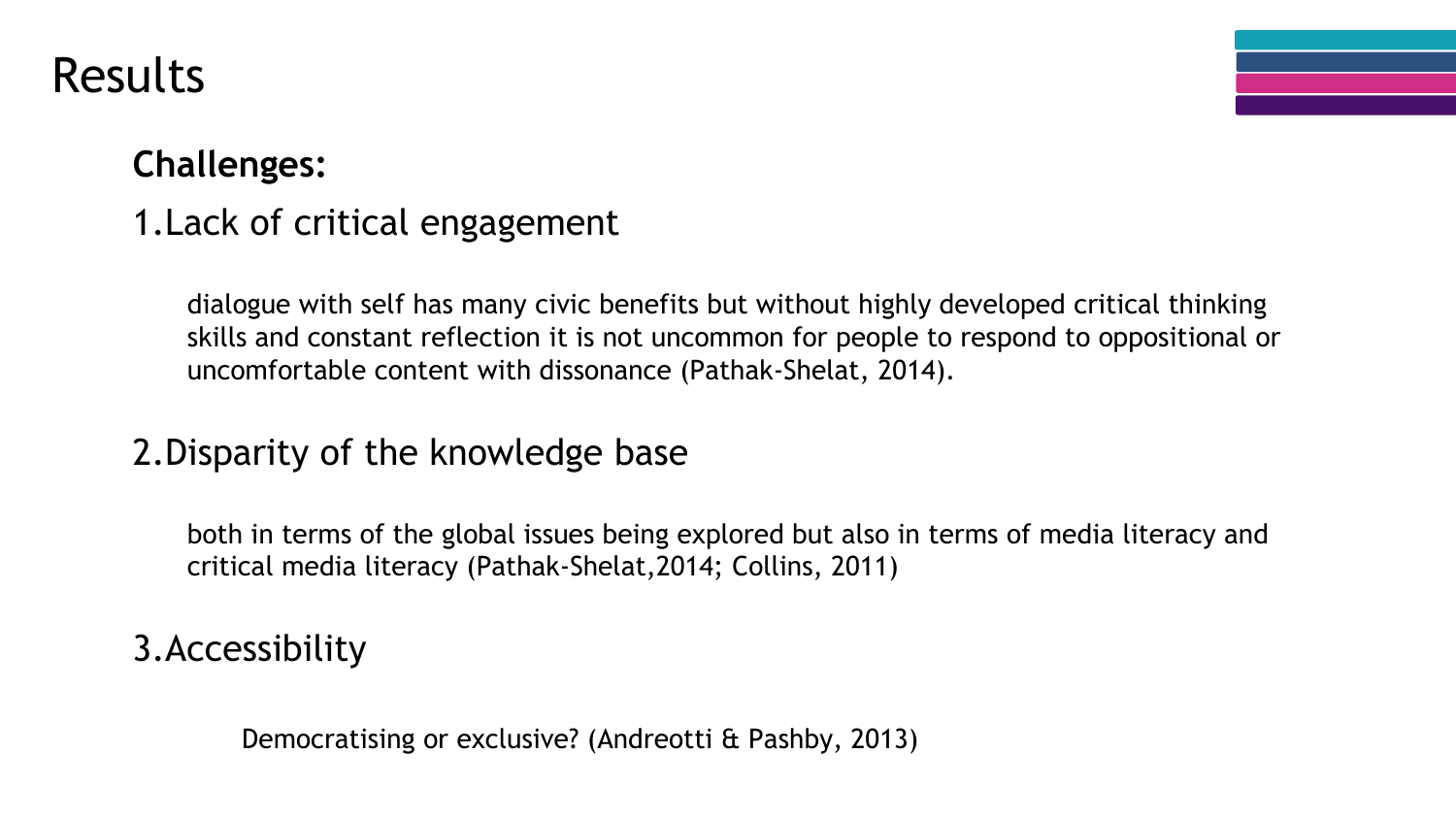#### **Advantages:**

#### 1.Professional support for teachers

DT can create inclusive, flexible and generative online spaces for teachers to share and exchange ideas and reduce the sense of isolation that some GCE teachers report (Quaynor & Strum, 2019).

#### 2.Children and young people's participation

from media literacy to participatory media - young people as participants in public debates and producers of media (Wall, Baines & Rajaram, 2014; Collins, 2011)

#### 3.Experiential learning of GCE

DT can offer learners *an experience* in global citizenship. The capacity for DT to make connections between people across space and cultures is one of the most frequent benefits of using DT to support GCE (Pathak-Shelat, 2014)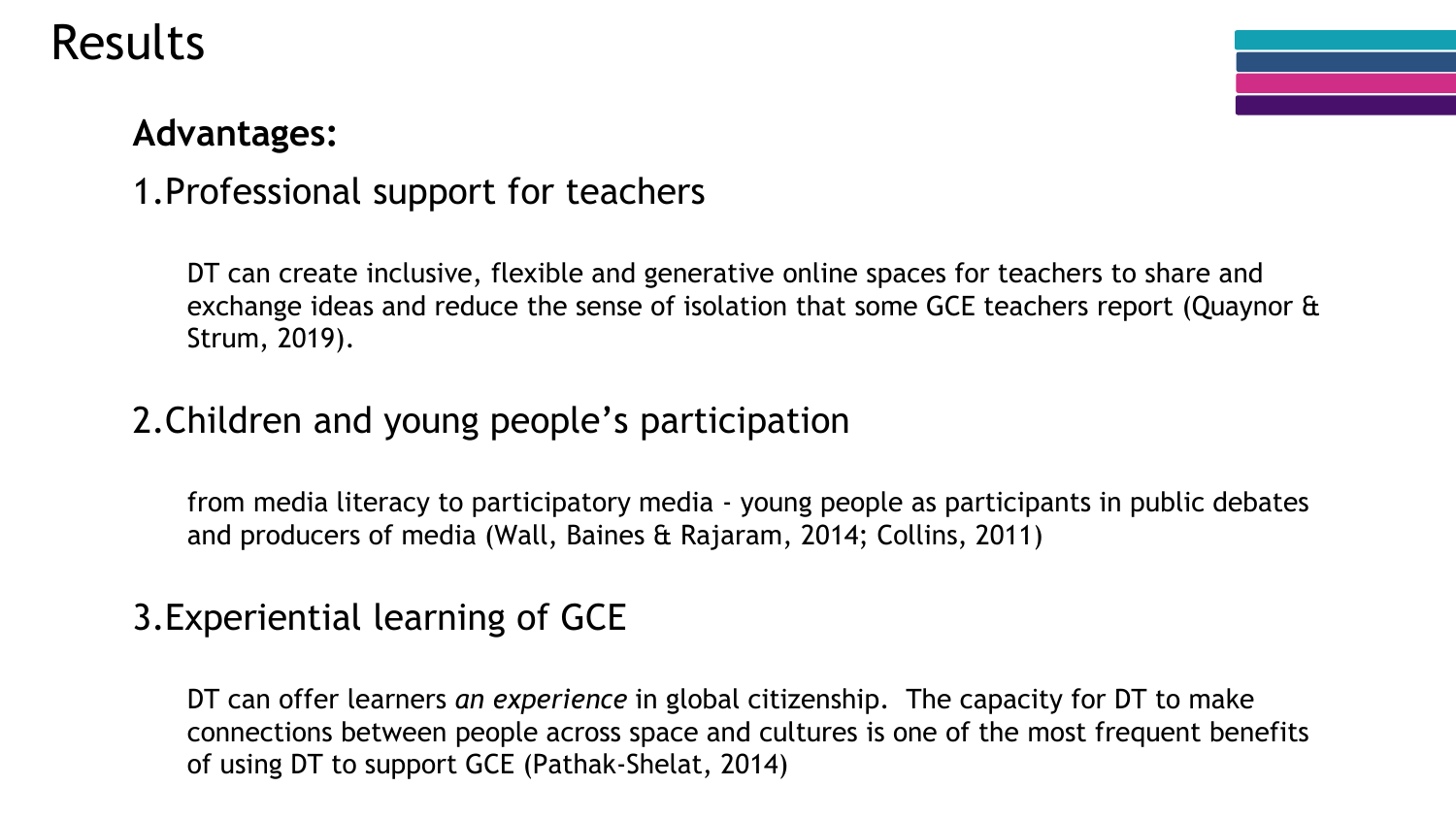### **Risks:**

1.Safety, security and privacy

Overall in the literature, there was a significant lack of discussion related to online ethics, safety or security (Livingstone & Stoilova, 2019)

#### 2.Reproduction of systems

DT can reproduce inequalities and power structures (Andreotti & Pashby, 2013)

#### 3.Unmediated use

Drill and kill (Wilson & Johnson, 2014); soft GCE approaches prevail (Harris, 2014; Andreotti & Pashby, 2013)